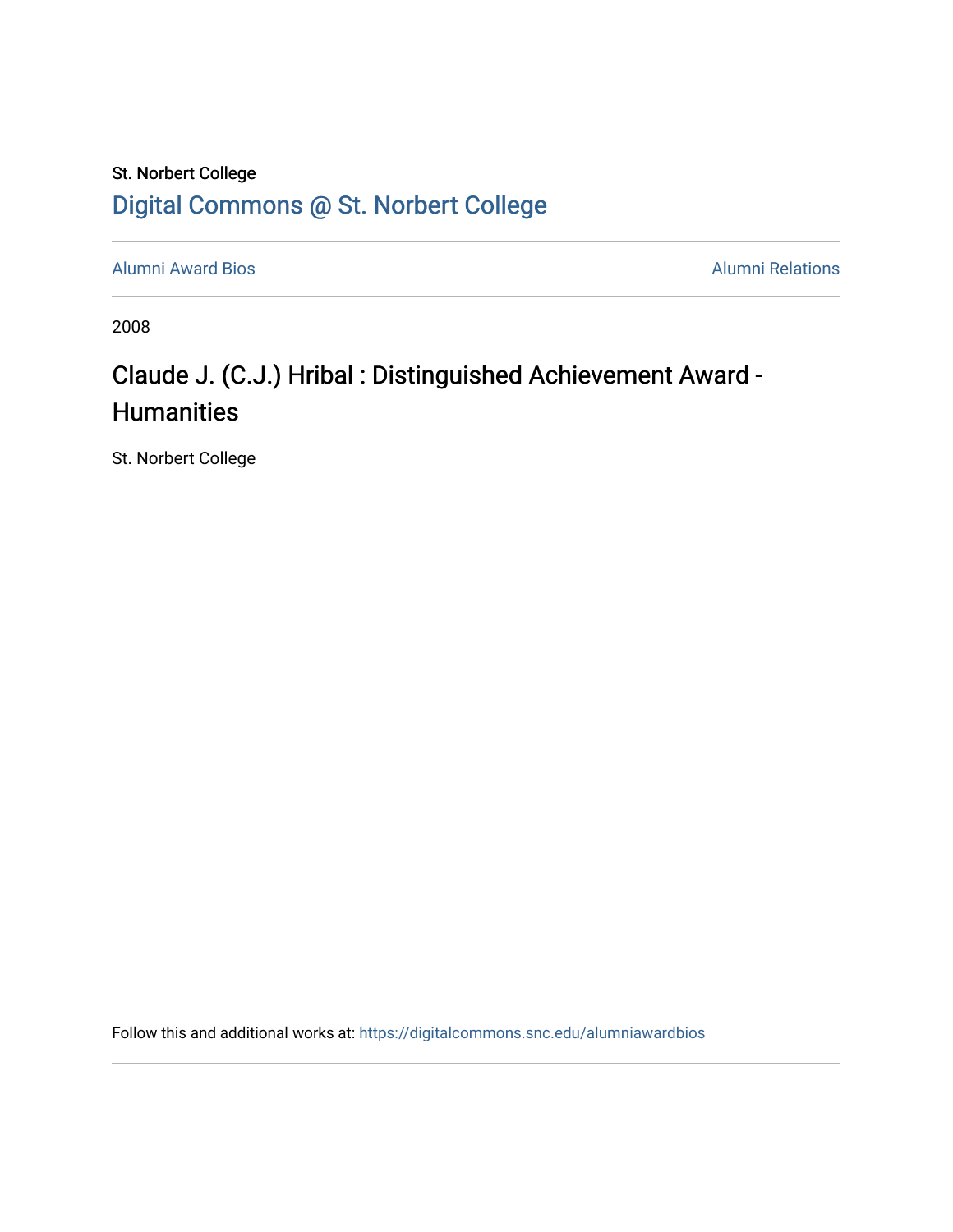

 $\geq$  [Alumni](https://www.snc.edu/alumni/)  $\geq$  [Alumni Awards](https://www.snc.edu/alumni/awards/)  $\geq$  2008 Distinguished Achievement Award - Humanities A

## [Alumni](https://www.snc.edu/alumni/index.html)

[Events & Reunions](https://www.snc.edu/alumni/event/index.html) [Behind the Arch](https://www.snc.edu/alumni/event/behindthearch/) [Benefits and Services](https://www.snc.edu/alumni/benefits.html) [Get Involved](https://www.snc.edu/alumni/getinvolved.html) [Give to SNC](http://giving.snc.edu/) [Alumni Awards](https://www.snc.edu/alumni/awards/index.html) [Past Recipients](https://www.snc.edu/alumni/awards/recipients.html) [Knight Lights](https://www.snc.edu/alumni/knightlights/index.html) [Alumni-Owned](https://www.snc.edu/alumni/directory/index.html) [Businesses Network](https://www.snc.edu/alumni/directory/index.html) [Alumni Board](https://www.snc.edu/alumni/alumniboard.html) [Student Alumni](https://www.snc.edu/alumni/saa.html) [Ambassadors](https://www.snc.edu/alumni/saa.html) [Staff](https://www.snc.edu/alumni/contactus.html)

## 2008 Distinguished Achievement Award - Humanities Claude J. (C.J.) Hribal '79

Taking time for others and trying to understand and express the meaning of their lives are two principles that C.J. learned at St. Norbert College, and that he has continued to practice ever since graduating summa cum laude with a creative writing major.

C.J.'s first thoughts of becoming a writer/photographer for National Geographic were happily redirected to creative writing after he took a writing course from Stan Matyshak, then received encouragement and guidance from his advisor, Dan Giovannini, and from John Bennett, Bob Boyer, Tom Davidson and Ken Zahorski, all from the English faculty.

After he had earned an M.A. in creative writing from Syracuse University in 1982, C.J. began his long teaching career: first as a teaching associate and part-time instructor at Syracuse University; then for four years at The Loft, a community writing center in Minneapolis; then as an assistant professor of English at Memphis State University; and, since 1990, as director of undergraduate education for the humanities and as professor of English at Marquette University, where he teaches a wide variety of courses in writing and literature.

C.J.'s many years as a teacher of creative writing and literature parallel his own successful career as a writer of short stories, novellas, essays and novels—doing notably what he teaches others how to do. His first book, "Matty's Heart" (1984), was a collection of five short stories and two novellas. Two novels, "American Beauty" (1987) and "The Company Car" (2005), will soon be joined by "War Babies" and "Fade Farms," works in progress.

But that's just the tip of C.J.'s literary iceberg. A collection of novellas and short fiction (2000) and the editorship of an anthology of Czecho-Slovak writing (1991), join numerous essays and reviews in magazines, as well as short stories and novellas in magazines and anthologies.

Professionally, as a teacher of writing, C.J. has helped other writers and would-be writers through 30 or more papers he has presented at writing conferences, workshops, conventions and M.F.A. programs for writers. He has also done more than 50 readings at colleges and universities, libraries, bookstores, high schools and public venues.

All this "production" has resulted in C.J.'s receiving, to date, 15 fellowships and grants, including the highly prestigious Guggenheim Fellowship in 2003. In addition, he has received